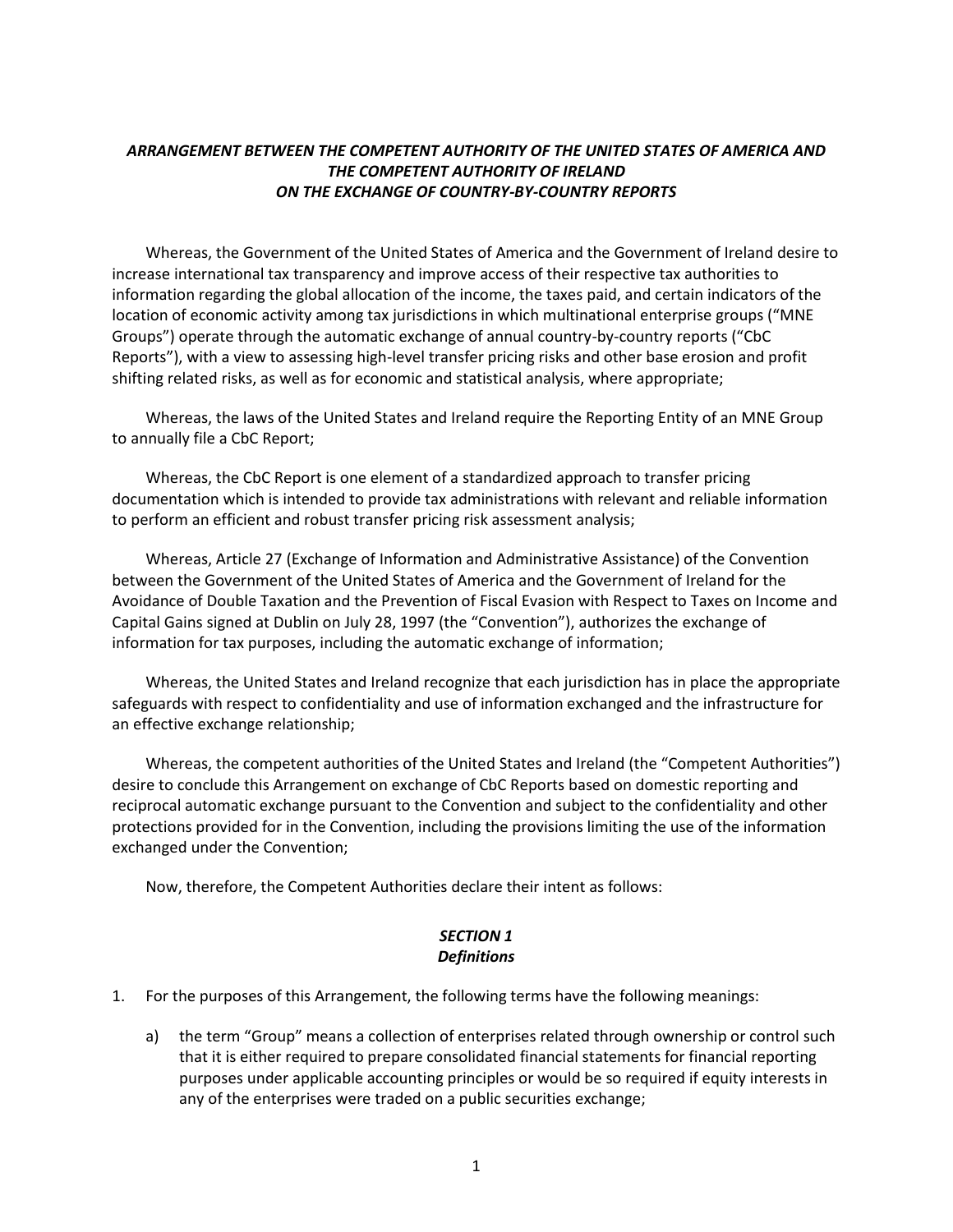- b) the term "multinational enterprise group" or "MNE Group" means any Group that (i) includes two or more enterprises the tax residences of which are in different jurisdictions, or includes an enterprise that is resident for tax purposes in one jurisdiction and is subject to tax with respect to the business carried out through a permanent establishment in another jurisdiction, and (ii) is not an Excluded MNE Group;
- c) the term "Excluded MNE Group" means a Group that is not required to file a CbC Report on the basis that the annual consolidated group revenue of the Group during the fiscal year immediately preceding the reporting fiscal year, as reflected in its consolidated financial statements for such preceding fiscal year, is below the threshold that is applicable under the domestic law of the jurisdiction of tax residence of the Reporting Entity and is consistent with the 2015 Report (for purposes of the foregoing, the threshold includes any modifications that may result from the 2020 review contemplated in the 2015 Report);
- d) the term "Constituent Entity" means:

(i) with respect to an MNE Group having a Reporting Entity resident for tax purposes in Ireland, (A) any separate business unit of an MNE Group that is included in the consolidated financial statements of the MNE Group for financial reporting purposes or would be so included if equity interests in such business unit of an MNE Group were traded on a public securities exchange, (B) any such business unit that is excluded from the MNE Group's consolidated financial statements solely on size or materiality grounds, and (C) any permanent establishment of any separate business unit of the MNE Group included in (A) or (B) above provided the business unit prepares a separate financial statement for such permanent establishment for financial reporting, regulatory, tax reporting, or internal management control purposes; and

(ii) with respect to an MNE Group having a Reporting Entity resident for tax purposes in the United States, any "Constituent Entity" as defined in the relevant U.S. Treasury regulations;

- e) the term "Reporting Entity" means the Constituent Entity that, by virtue of domestic law in its jurisdiction of tax residence, files the CbC Report in its capacity to do so on behalf of the MNE Group;
- f) the term "CbC Report" means the Country-by-Country Report to be filed annually by the Reporting Entity in accordance with the laws of its jurisdiction of tax residence and with the information required to be reported under such laws covering the items and reflecting the format set out in the 2015 Report (for purposes of the foregoing, the information and format includes any modifications that result from the 2020 review contemplated in the 2015 Report);
- g) the term "Fiscal Year" means:

(i) with respect to an MNE Group having a Reporting Entity resident for tax purposes in Ireland, an annual accounting period, or any such shorter accounting period, with respect to which the ultimate parent entity of the MNE group prepares its financial statements; and

(ii) with respect to an MNE Group having a Reporting Entity resident for tax purposes in the United States, the "Reporting Period" as defined in the relevant U.S. Treasury regulations; and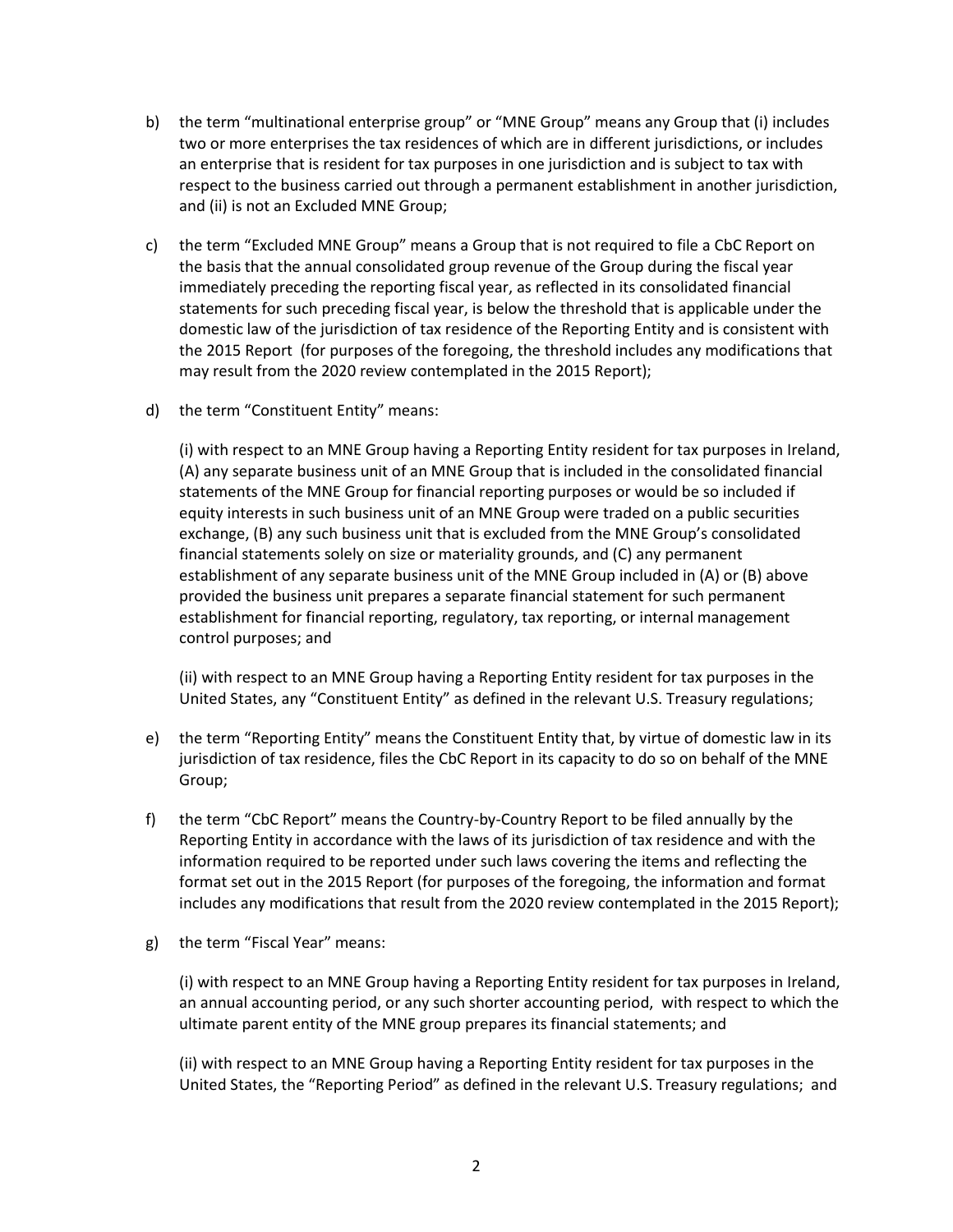- h) the term "2015 Report" means the final consolidated report, entitled Transfer Pricing Documentation and Country-by-Country Reporting, on Action 13 of the OECD/ G20 Action Plan on Base Erosion and Profit Shifting.
- 2. The terms "United States," "Ireland," "Competent Authority," and "Contracting State" have the meaning they have in the Convention.
- 3. As regards the application of this Arrangement at any time by a Competent Authority, any term not defined in this Arrangement, unless the context otherwise requires or the Competent Authorities decide on a common meaning (as permitted by domestic law), is intended to have the meaning that it has at that time under the law of the Contracting State applying this Arrangement, any meaning under the applicable tax laws of that Contracting State prevailing over a meaning given to the term under other laws of that Contracting State.

#### *SECTION 2 Exchange of Information with Respect to MNE Groups*

Pursuant to the provisions of Article 27 of the Convention, each Competent Authority intends to exchange with the other Competent Authority annually on an automatic basis the CbC Report received from each Reporting Entity that is resident for tax purposes in its jurisdiction, provided that, on the basis of the information provided in the CbC Report, one or more Constituent Entities of the MNE Group of the Reporting Entity are resident for tax purposes in the jurisdiction of the other Competent Authority, or are subject to tax with respect to the business carried out through a permanent establishment situated in the jurisdiction of the other Competent Authority.

### *SECTION 3*

### *Time and Manner of Exchange of Information*

- 1. For the purposes of the exchange of information in Section 2, the amounts contained in each CbC Report are expected to be stated in a single currency, which is expected to be specified in the CbC Report.
- 2. A CbC Report is intended to be first exchanged with respect to Fiscal Years of MNE Groups commencing on or after January 1, 2016. Such CbC Report is intended to be exchanged as soon as possible and no later than 18 months after the last day of the Fiscal Year of the MNE Group to which the CbC Report relates. CbC Reports with respect to Fiscal Years of MNE Groups commencing on or after January 1, 2017 are intended to be exchanged as soon as possible and no later than 15 months after the last day of the Fiscal Year of the MNE Group to which the CbC Report relates. Notwithstanding the foregoing, the exchange of CbC Reports is intended to commence only once this Arrangement becomes operative, and a Competent Authority is intended to have until the expiration of the time periods set out in this paragraph or three months after this Arrangement becomes operative, whichever is later, to exchange the CbC Reports.
- 3. The Competent Authorities intend to exchange the CbC Reports automatically through a common schema in Extensible Markup Language (XML).
- 4. The Competent Authorities intend to work toward and decide on one or more methods for electronic data transmission including encryption standards.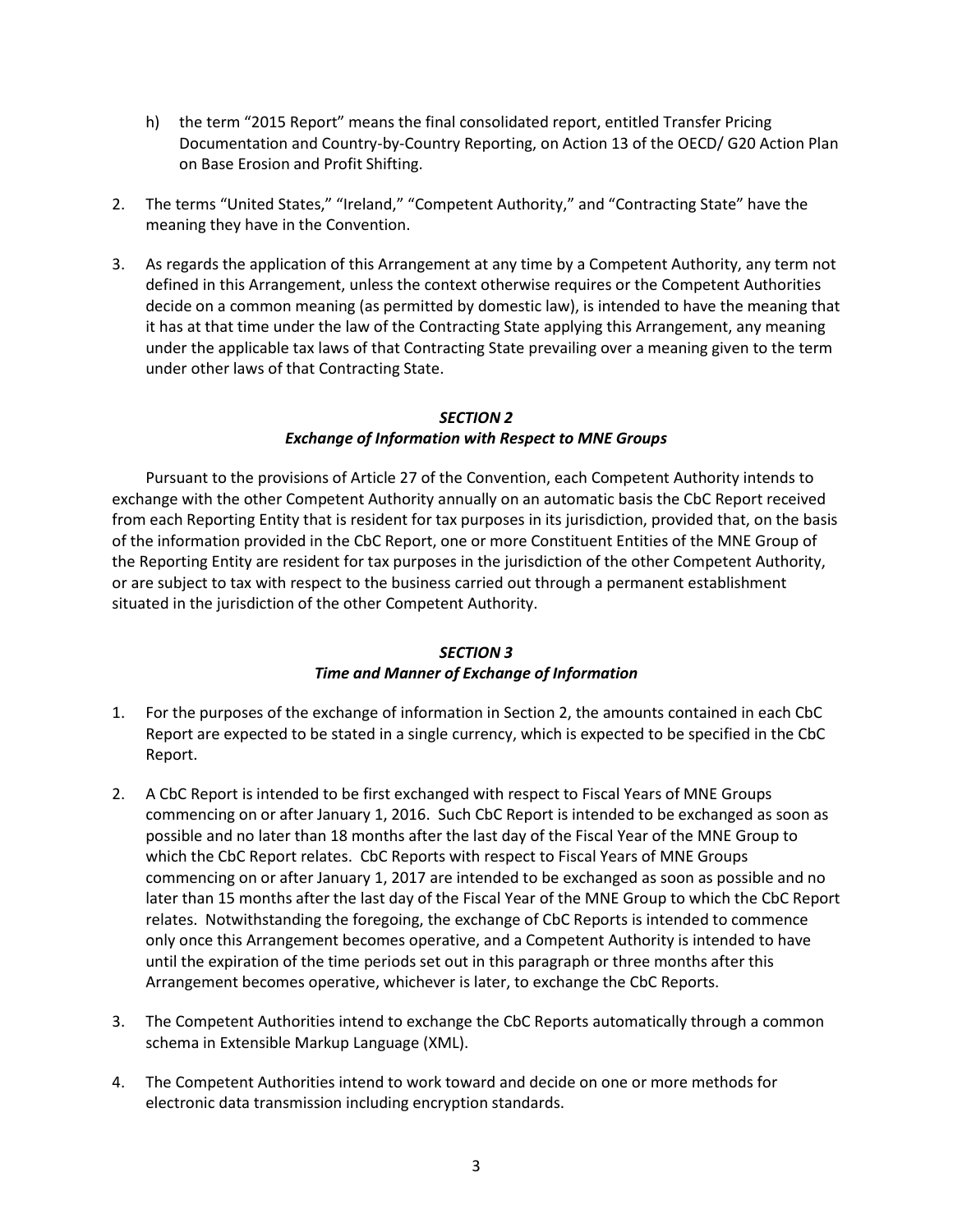### *SECTION 4 Collaboration on Transmission and Errors*

- 1. Each Competent Authority intends to notify the other Competent Authority when the firstmentioned Competent Authority has reason to believe, with respect to a Reporting Entity that is resident for tax purposes in the jurisdiction of the other Competent Authority, that an error may have led to incorrect or incomplete information reporting or that there is noncompliance of the Reporting Entity with respect to its obligation under the domestic law of the jurisdiction of the other Competent Authority to file a CbC Report. The notified Competent Authority intends to take appropriate measures available under its domestic law to address the errors or the non-compliance with its domestic law described in the notice.
- 2. Within 15 days of successfully receiving a file containing the CbC Report in the time and manner described in Section 3, the Competent Authority receiving the file is expected to provide notice of such successful receipt to the Competent Authority providing the file. The notice need not express the receiving Competent Authority's view about the adequacy of the information received or whether the receiving Competent Authority believes that the providing Competent Authority should take measures pursuant to paragraph 1 of this Section to address errors or non-compliance with its domestic law.
- 3. Within 15 days of receiving a file containing information that cannot be processed, the receiving Competent Authority is expected to provide notice of such processing failure to the providing Competent Authority.

#### *SECTION 5 Confidentiality, Data Safeguards and Appropriate Use*

- 1. All information exchanged is subject to the confidentiality and other protections provided for in the Convention, including the provisions limiting the use of the information exchanged.
- 2. To the extent consistent with Article 27 of the Convention, each Competent Authority intends to limit the use of the information by its tax administration to the uses described in this paragraph. In particular, information exchanged by means of the CbC Report should be used by the tax administration for assessing high-level transfer pricing risks, base erosion and profit shifting related risks, and, where appropriate, for economic and statistical analysis. The information should not be used by the tax administrations as a substitute for a detailed transfer pricing analysis of individual transactions and prices based on a full functional analysis and a full comparability analysis. Each Competent Authority acknowledges that information in the CbC Report on its own does not constitute conclusive evidence that transfer prices are or are not appropriate and, consequently, the tax administration should not base transfer pricing adjustments on the CbC Report. Inappropriate adjustments in contravention of this paragraph made by the tax administration are expected to be conceded in any competent authority mutual agreement proceedings under Article 26 (Mutual Agreement Procedure) of the Convention. The CbC Report data may be used as a basis for making further inquiries into the MNE Group's transfer pricing arrangements or into other tax matters in the course of a tax audit and, as a result of such further inquiries, making appropriate adjustments to the taxable income of a Constituent Entity. For purposes of the foregoing, the term "tax administration" means in the case of the United States, the Internal Revenue Service, and in the case of Ireland, The Revenue Commissioners.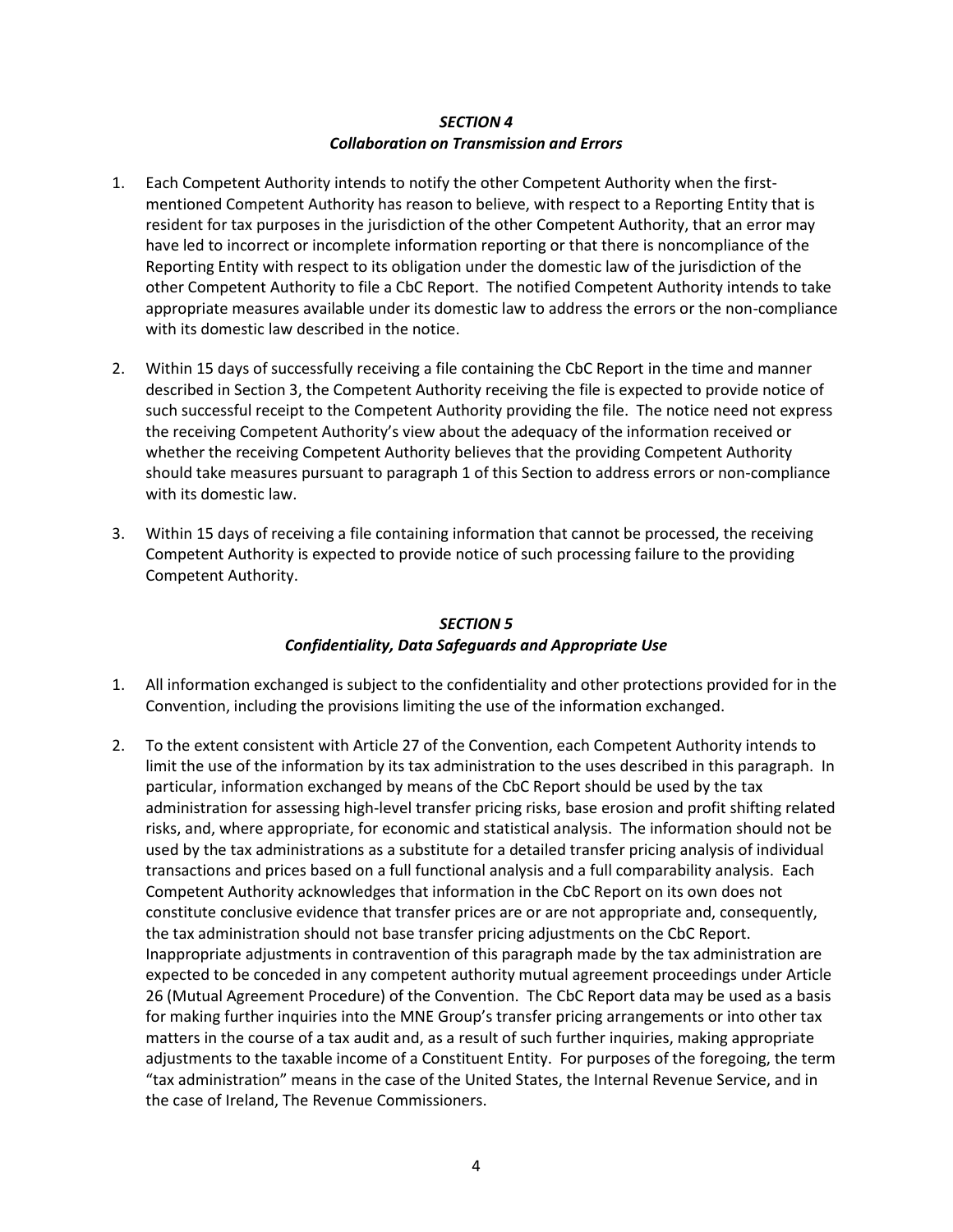3. To the extent permitted under applicable law, each Competent Authority intends to notify the other Competent Authority immediately regarding any cases of use or disclosure inconsistent with the rules set out in paragraphs 1 and 2 of this Section, including regarding any remedial actions or measures taken in respect of such cases that are inconsistent with the above-mentioned paragraphs.

## *SECTION 6 Consultations*

- 1. Where a person considers that an adjustment to the taxable income of a Constituent Entity, as a result of further inquiries based on the data in the CbC Report, results for such person in taxation not in accordance with the provisions of the Convention and presents its case to the Competent Authority specified in the Convention, the Competent Authorities acknowledge their obligation to endeavor to resolve the case under Article 26 of the Convention.
- 2. If any difficulties in the implementation of this Arrangement arise, either Competent Authority may request consultations to develop appropriate measures to fully implement this Arrangement.
- 3. A Competent Authority intends to consult with the other Competent Authority before the firstmentioned Competent Authority determines that there is a systemic failure by the other Competent Authority, which under its domestic law may result in a local filing requirement for a Constituent Entity that is a member of an MNE Group for which CbC Reports are intended to be exchanged under this Arrangement. For purposes of the foregoing, the term "systemic failure" means, with respect to the exchange of CbC Reports by a Competent Authority, such Competent Authority has suspended automatic exchange under this Arrangement (for reasons other than those that are consistent with the terms of this Arrangement) or has otherwise persistently failed to provide automatically the CbC Reports in its possession that are intended to be exchanged with the other Competent Authority under Section 2 of this Arrangement.

### *SECTION 7 Modifications*

This Arrangement may be modified by mutual written decision of the Competent Authorities.

# *SECTION 8 Term of Arrangement*

- 1. This Arrangement becomes operative on the date of the later of the date of signatures below.
- 2. A Competent Authority may provide notice in writing to the other Competent Authority that it is temporarily suspending the exchange of information under this Arrangement based on its determination that the other Competent Authority is or has been acting inconsistently with paragraphs 1 and 2 of Section 5 or paragraph 1 of Section 6 of this Arrangement, including the provisions of the Convention referred to therein, or that the Competent Authority is or has been failing to provide timely or adequate information as intended under this Arrangement. Before making such a determination, the first-mentioned Competent Authority intends to consult with the other Competent Authority. A suspension of the exchange of information under this Arrangement